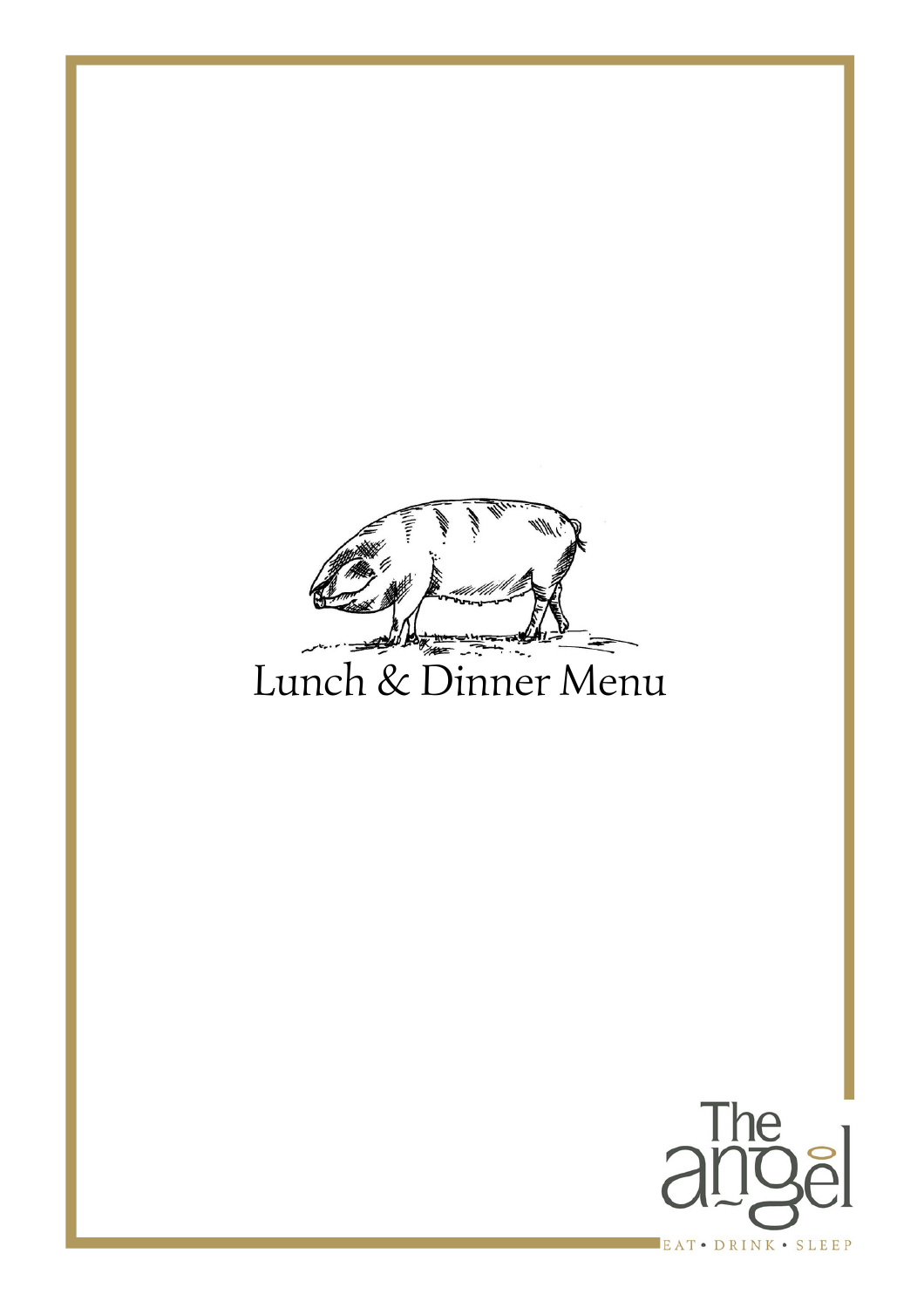## Pre-Dinner Cocktails

| Classic Martini<br>Bombay Sapphire & Vermouth                                        |    |
|--------------------------------------------------------------------------------------|----|
| Champagne Cocktail<br>Martell, Prosecco & Bitters                                    |    |
| Mediterranean Sea<br>Bombay Sapphire, Mediterranean Tonic, a Twist of Lime & Curacao | £8 |

## **Starters**

| Locally Sourced Asparagus (GF) (V)<br>Hollandaise, Toasted Yeast Flakes & Softly Poached Egg                   | £7.5 |
|----------------------------------------------------------------------------------------------------------------|------|
| Cured Duck Breast (GF)<br>Feta & Pomegranate Salad, Toasted Seeds & Pink Peppercorn Dressing                   | £8   |
| Moules Mariniere (GFO)<br>Cooked in a Local Ale, Lemon, Parsley & Crusty Bread                                 | £8   |
| Beetroot Cured Salmon (GFO)<br>Pickled Cucumber, Creme Fraiche, Horseradish & Rye Bread                        | £8.5 |
| Wild Mushroom, Spinach & Blue Cheese Risotto (GF) (V)<br>Truffle Oil, Chive & Parmesan                         | £7.5 |
| Soup of the Day (V) (GFO)<br>Bread & Salted Butter                                                             | £6   |
| To Share: Oven-Baked Camembert (V) (GFO)<br>Studded with Confit Garlic & Rosemary, Ciabatta & Homemade Chutney | £12  |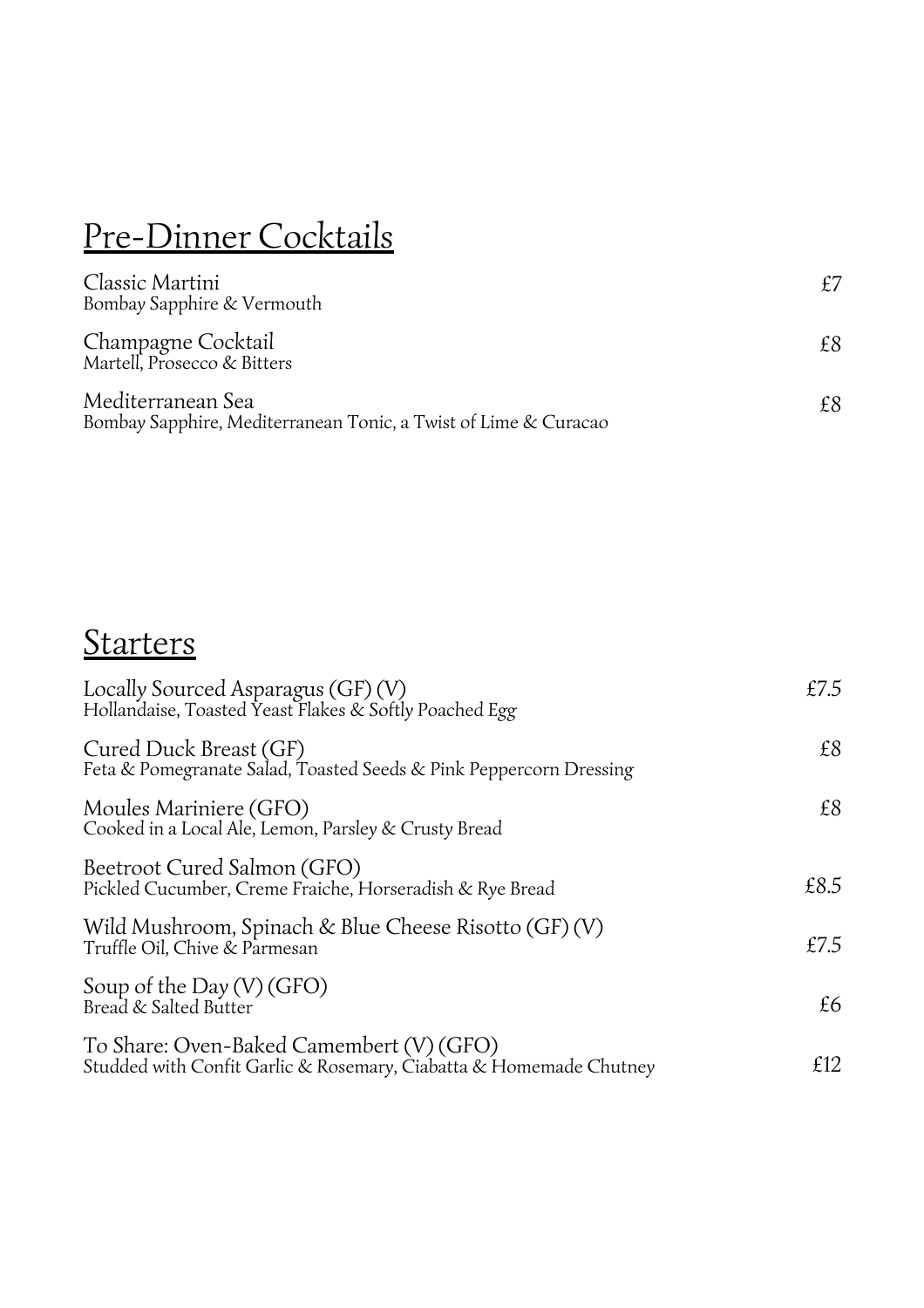| air |
|-----|
|     |

| Chargrilled Herefordshire Beef Burger, Sesame Seeded Brioche Bun<br>Melted Cheese, Tomato Relish, Gherkin, Mixed Leaf, Fries, Red Onion & Herb Coleslaw<br>Add Bacon £1 | £14   |
|-------------------------------------------------------------------------------------------------------------------------------------------------------------------------|-------|
| Our Farm Pork Sausages & Creamed Mash (GFO)<br>Onion Gravy & Seasonal Vegetables<br>Vegetarian sausages also available (V)                                              | £14   |
| Beer Battered Fish (GFO)<br>Crushed Peas, Tartar Sauce & Fries                                                                                                          | £15   |
| Our Farm Beef & Mushroom Shortcrust Pastry Pie<br>Braised Red Cabbage, Creamed Mashed Potatoes & Gravy                                                                  | £14.5 |
| 80z Chargrilled Herefordshire Ribeye Steak (GF)<br>Flat Mushroom, Balsamic Onions, Grilled Tomato & Fries                                                               | £25   |
| Asparagus, Broad Beans & New Potato Salad (V) (GFO)<br>Baby Gem Lettuce, Boiled Egg, Garlic Croutons & Wild Garlic Pesto                                                | £13   |
| Fillet of Sea Trout<br>Potato Gnocchi, Fine Green Beans, Cherry Tomatoes, Courgette & Citrus Butter Sauce                                                               | £17.5 |
| Our Farm British Lop Pork Tenderloin (GF)<br>Bubble & Squeak Croquette, Sweet Potato Fondant, Butternut Squash Puree, Puffed Crackling<br>& Dijon Sauce                 | £23   |
| Our Farm Duo of Lamb<br>Pan Fried Lamb Noisette & Lamb Shoulder Bon Bon<br>Pomme Anna, Broad Beans, Spring Onion & Pea Puree                                            | £24   |
| Our Farm Fillet of Beef (GFO)<br>Braised Beef Shin, Dauphinoise Potatoes, Baby Onions, Mushroom, Asparagus & Red Wine Jus                                               | £29   |